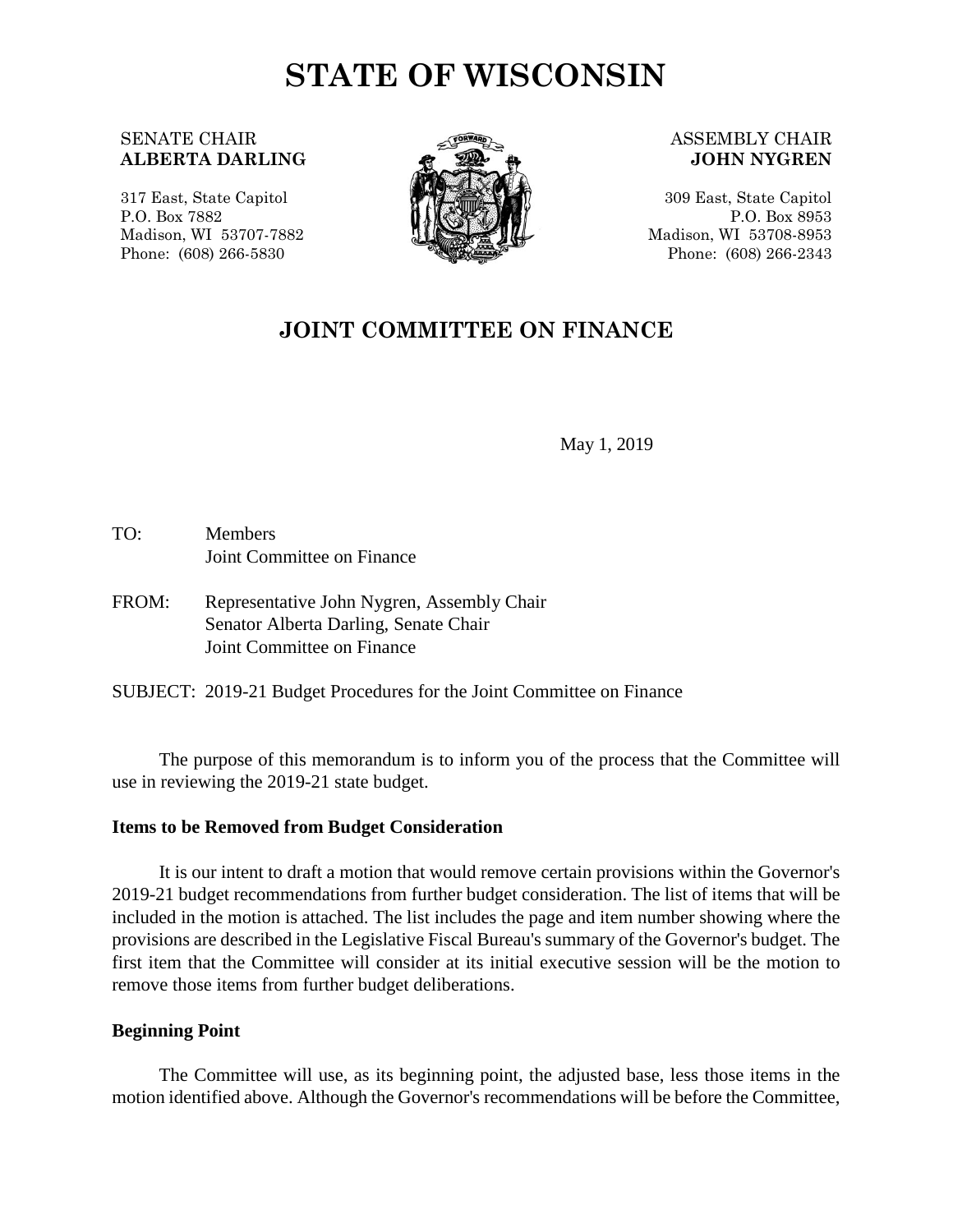it will take a majority vote to include any of the Governor's provisions into the Committee's version of the budget. Similarly, any motion advanced by a member of the Committee will require a majority vote to be adopted.

The Legislative Fiscal Bureau will identify the fiscal and position change to both the base and the bill when it prepares budget papers and motions.

# **Executive Sessions**

The Committee will hold its first executive session on the budget on Thursday, May 9. The May 9 meeting will begin at 11:00 a.m. in Room 412 East, State Capitol. Following consideration of the motion described above, the Committee will consider the following sections of the budget.

Educational Communications Board Medical College of Wisconsin Historical Society Governor Lieutenant Governor Program Supplements Ethics Commission Investment Board Employment Relations Commission Administration -- Division of Gaming Health Services -- Care and Treatment Services Shared Revenue and Tax Relief -- Direct Aid Payments Shared Revenue and Tax Relief -- Forestry Mill Rate Transportation -- State Patrol Revenue -- Departmentwide

In the case of large agencies with multiple sections, the executive sessions on those agencies may be scheduled for more than one session. The Committee will only entertain motions that apply to the section that is posted. For example, when the State Patrol of the Department of Transportation (DOT) is scheduled for an executive session, the Committee will only consider motions related to the State Patrol and not other items of the budget of DOT.

# **Budget Motions**

During its executive sessions on the budget, the Committee will work from the following three documents.

1. **LFB Summary of the Governor's Budget Recommendations**. This is the document that we have used during the briefings and public hearings.

2. **LFB Budget Papers**. The Legislative Fiscal Bureau will attempt to distribute its papers at least 72 hours prior to each of the Committee's executive sessions.

Prior to the Committee's May 9 executive session, the Fiscal Bureau will have three large binders delivered to your offices. The LFB papers for each day's executive session will be delivered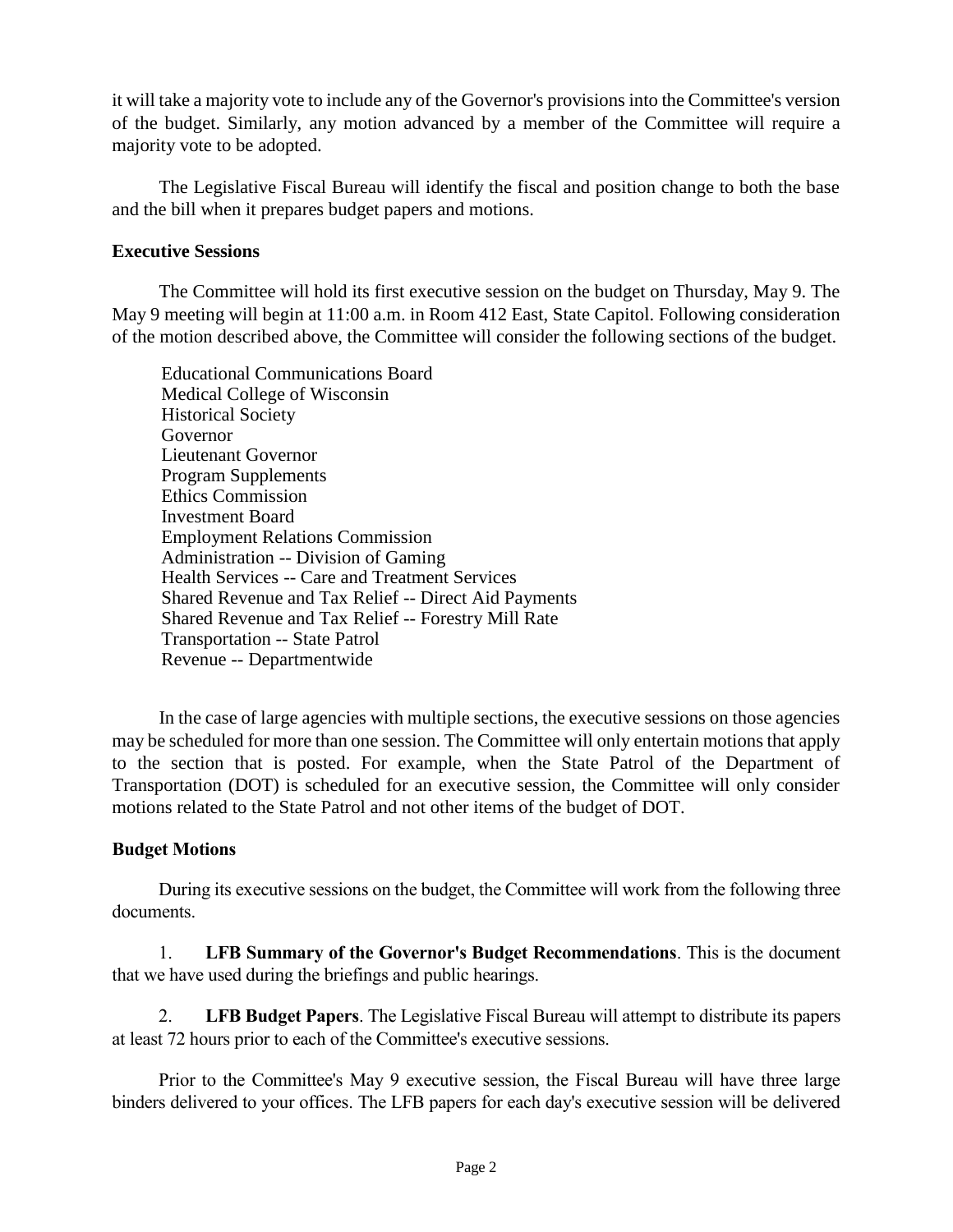to your offices in a small, three-ring binder. At the end of each executive session, remove the papers from that day, place them in one of the large binders for your record, and return the small binder to the Fiscal Bureau. The Bureau will then place papers for the next meeting in the small binder and return it to you.

Immediately following distribution of the papers to your offices, the Fiscal Bureau will post the papers on its website.

3. **Individual Motions**. Motions will be made from the budget papers or the LFB summary of the Governor's recommendations. If a member of the Committee desires a vote on a budget-related item that is not contained in either the LFB summary or a budget paper, the member should contact the Fiscal Bureau and ask that a motion be prepared on that item. The Bureau will then: (1) prepare the motion; (2) indicate the name of the Committee member who authored the motion on the motion itself; and (3) give the author sufficient copies of the motion for distribution to the entire Committee. The Bureau will keep the motion confidential and will distribute all copies only to the author. This distribution will occur at the commencement of, or during, each executive session. The Chairs will only entertain motions that have been prepared by the Fiscal Bureau.

In order that the Bureau has time to properly prepare the motion and produce sufficient copies for the Committee, members should submit all motion requests at least one day prior to the executive session on each agency or program.

# **Time Limits on Debate on Motions**

Each member of the Committee will be granted up to 10 minutes for debate on each budget motion.

# **Earmark Transparency Report**

Pursuant to 2011 Act 220, the Legislative Fiscal Bureau is required to prepare an earmark transparency report on each biennial budget bill and on each amendment to that bill. The report must include the following elements: (1) a list of all earmarks; (2) the cost of each earmark; (3) the beneficiary of each earmark, if the Bureau can make this determination, and the Assembly and Senate district in which the beneficiary resides (for individuals) or is located (for entities); and (4) for a report on a budget amendment, the name of the legislator who proposed the earmark.

Under 2011 Act 220, the Joint Committee on Finance may not vote to recommend passage of the biennial budget bill or an amendment to the bill until the required report, on either the bill or amendment, has been distributed by the Bureau to each member of the Legislature and is made available on the Legislature's website. During the Committee's budget deliberations, a motion to delete an earmark identified in this report shall prevail on either a majority or tie vote.

A copy of the Bureau's earmark transparency report relating to 2019 AB 56/SB 59 is attached.

JN/AD/jm **Attachments**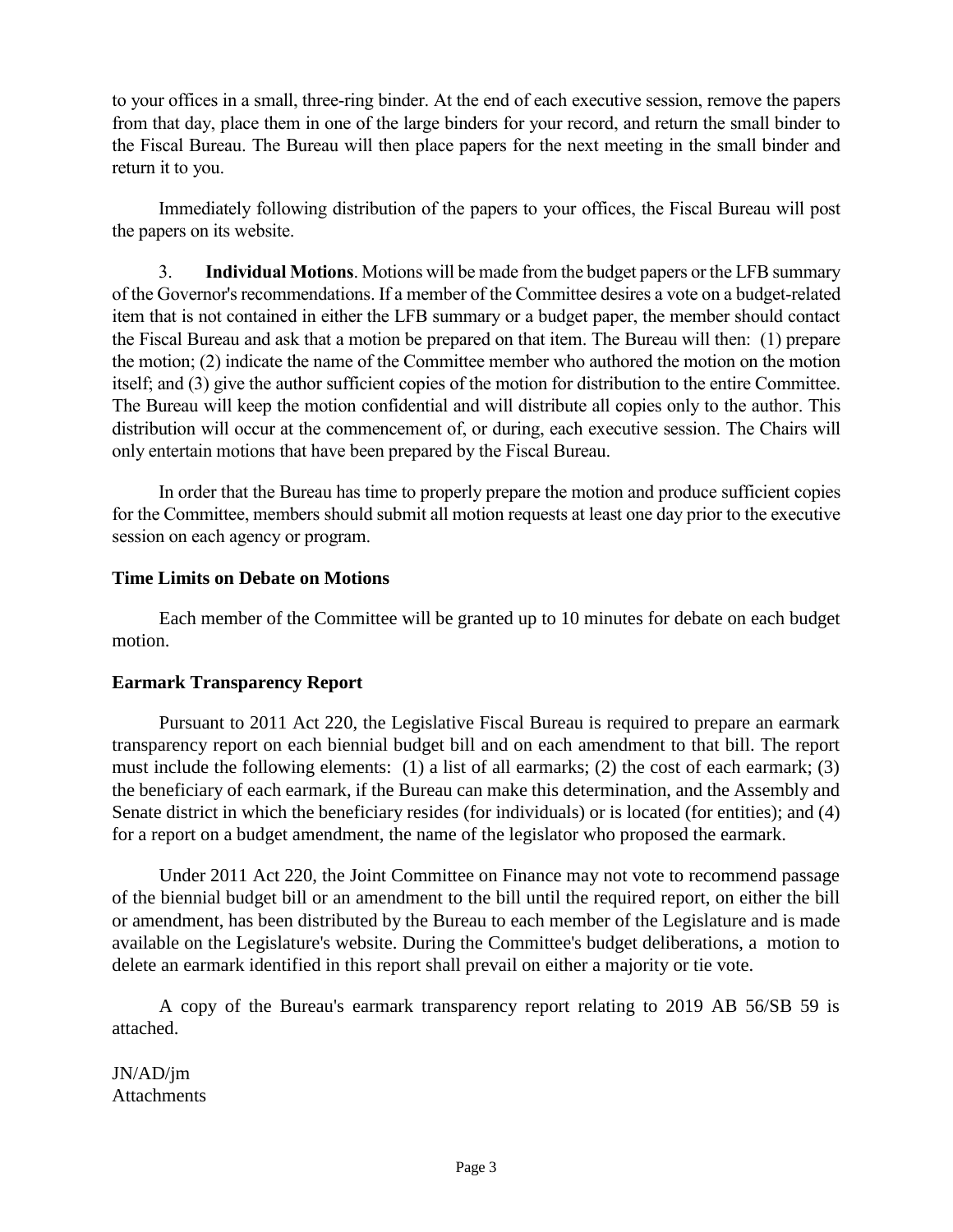# **List of Items to be Removed from Budget Consideration**

# **ADMINISTRATION**

### **General Agency Provisions**

- Repeal Approval Process for Capitol Security Changes (Page 25, #11)
- Economic Development Liaison Project Position (Page 25, #12 and Page 451, #4)

#### **Transfers**

• Transfer of Worker's Compensation Hearings Functions from Hearings and Appeals (Page 26, #1 and Page 460, #2)

#### **Housing and Energy**

- Establish the Office of Sustainability and Clean Energy (Page 27, #1 and Page 364, #4)
- Repeal Sunset for Diesel Truck Idling Reduction Grant Program (Page 28, #2)

#### **Facilities**

• Modify Requirements for Leased Space (Page 32, #3)

# **AGRICULTURE, TRADE AND CONSUMER PROTECTION**

• Repeal Minimum Markup of Motor Vehicle Fuel (Page 41, #7)

## **CHILDREN AND FAMILIES**

#### **Economic Support and TANF-Funded Programs**

- Wisconsin Works Lifetime Limit on Participation (Page 64, #3)
- W-2 Education and Training Limits (Page 65, #4)
- Limits on Participation in W-2 Placements (Page 65, #5)
- W-2 Temporary Employment Match Program (Page 66, #6)
- W-2 Internet Service Provider Subscriptions (Page 66, #7)
- W-2 Caretaker of Infant Time Limit (Page 66, #8)
- Controlled Substance, Screening, Testing, and Treatment Eligibility Requirements (Page 67, #10)
- TANF Reallocation Approval (Page 77, #32)

## **CORRECTIONS**

#### **Community Corrections**

• Repeal Pardon and Release Reporting Requirement (Page 103, #4)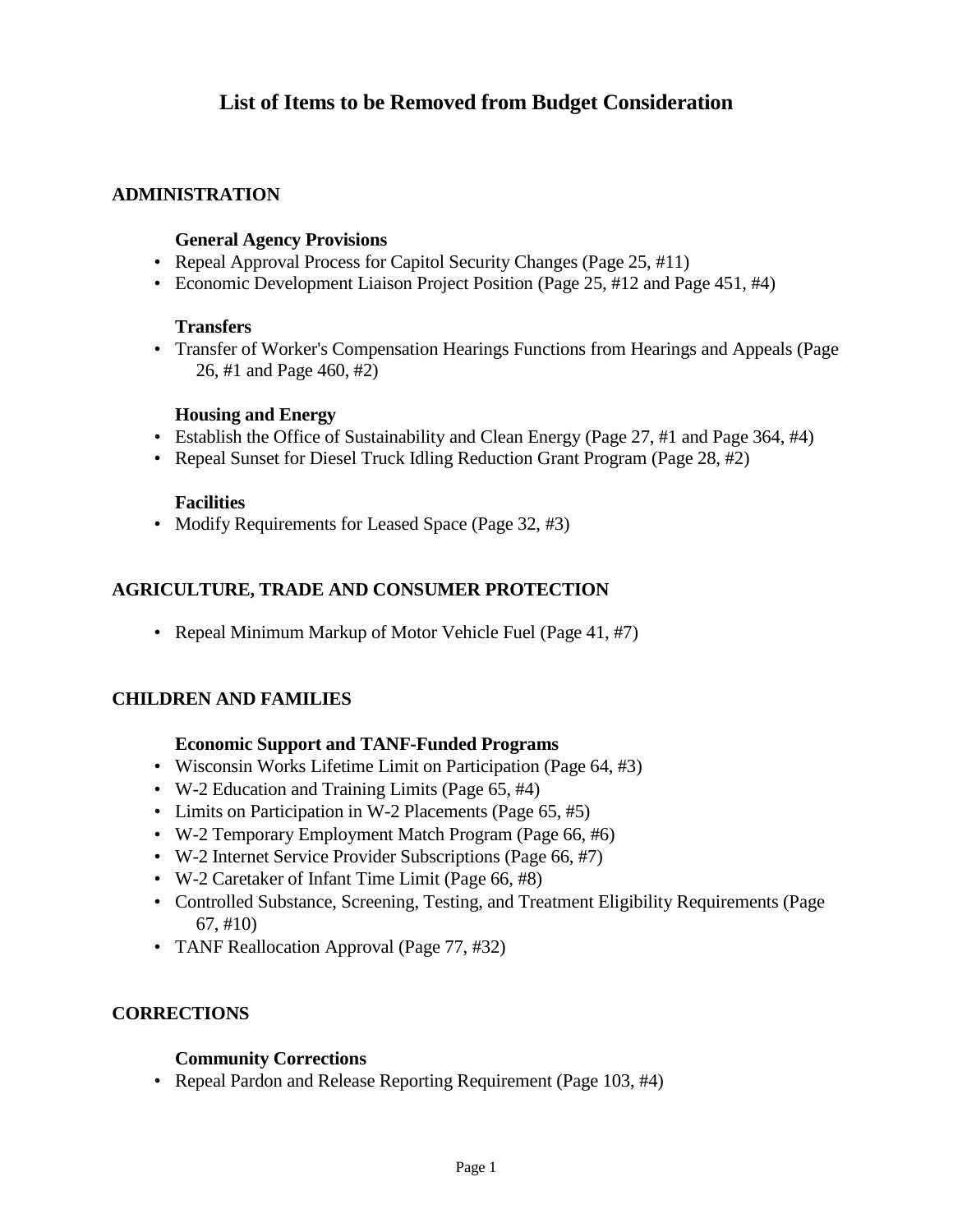# **Juvenile Corrections**

• Age of Juvenile Jurisdiction (Page 88, #1 and Page 106, #7)

# **ELECTIONS COMMISSION**

- Automatic Voter Registration (Page 115, #2 and Page 430, #3)
- Voting Requirement Modifications (Page 117, #3)

# **EMPLOYEE TRUST FUNDS**

- Rehired Annuitant Teachers (Page 119, #3)
- Board Oversight of Disability Programs and Reserve Policy (Page 121, #8)
- On-Site Employee Health Clinics (Page 122, #9)
- Internal Auditor (Page 122, #10)
- Fixed-Dollar Employee Premium Subsidy Study (Page 122, #11)
- Prescription Drug Pooling Study (Page 123, #12)
- Private Sector Retirement Security Plan Committee and Study (Page 123, #13 and Page 396, #2)

# **ENVIRONMENTAL IMPROVEMENT FUND**

• Lead Service Line Replacement (Page 126, #3)

## **GENERAL FUND TAXES**

## **Individual Income Taxes**

- Limitation on Exclusion for Nonfarm Capital Gains (Page 134, #2)
- Manufacturing and Agriculture Credit Limitation (Page 135, #3)
- Earned Income Tax Credit (Page 137, #6 -- except current law reestimate)
- Homestead Tax Credit -- Modifications to Formula Factors and Indexing (Page 138, #8)
- Sunset Private School Tuition Deduction (Page 139, #10)
- Broadcaster Apportionment Modifications (Page 144, #21 and Page 450, #2)
- Enterprise Zone Tax Credit Program (Page 145, #23)

## **Sales and Use Taxes**

- Repeal Sales Tax Exemption for Clay Pigeons and Game Birds (Page 153, #2)
- Repeal Sales Tax Exemption for Farm-Raised Deer (Page 153, #3)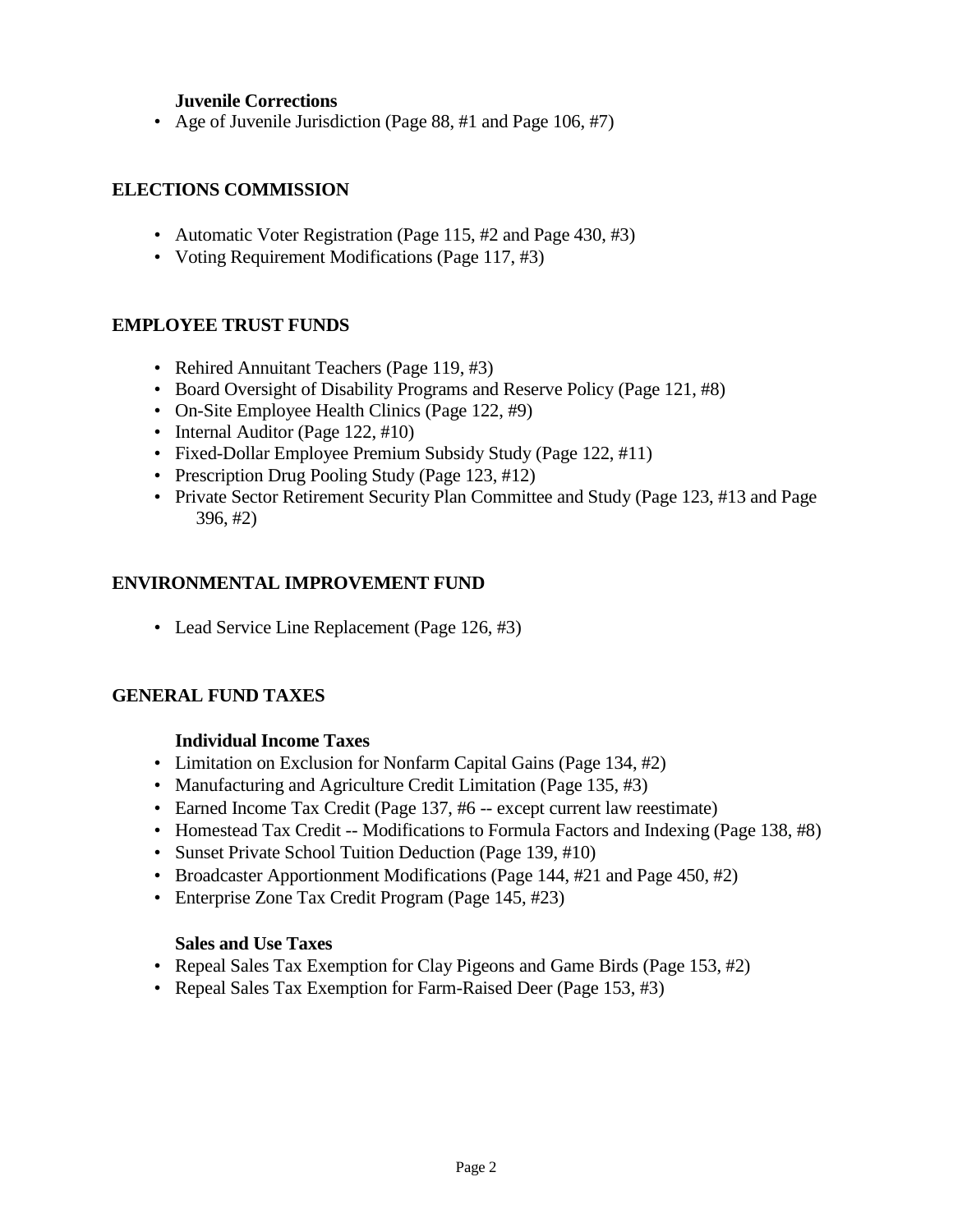# **HEALTH SERVICES**

# **Medical Assistance**

- Full Medicaid Expansion (Page 165, #3)
- Prescription Drug Copayments (Page 175, #16)
- Childless Adult Demonstration (Page 185, #28)
- Repeal Health Savings Account Program (Page 186, #29)
- MA Eligibility -- Cooperation with Child Support and Establishing Paternity (Page 186, #30)
- Joint Committee on Finance Review and Approval of Certain MA Program Changes (Page 188, #31)
- Joint Committee on Finance Review Process for Federal Waivers, Pilot Programs, and Demonstration Projects (Page 188, #32)

## **Medicaid Services Administration**

- Eliminate Birth Recovery Cost Requirements (Page 193, #5)
- Qui Tam Actions for False Claims (Page 194, #6 and Page 257, #17)

## **Public Health**

- Family Planning and Women's Health Block Grant (Page 203, #14)
- Prescription Drug Importation Program (Page 205, #15)

#### **FoodShare**

• Repeal FoodShare Child Support and Paternity Compliance Requirements (Page 221, #5)

# **HIGHER EDUCATIONAL AIDS BOARD**

• Student Loan Refinancing Study Committee (Page 130, #2; Page 229, #10; and Page 396, #2)

## **INSURANCE**

- Prescription Drug Pricing and Cost Reporting (Page 235, #7)
- Health Insurance Issuance and Coverage Requirements (Page 237, #9)

## **JUSTICE**

- Transfer Office of School Safety (Page 252, #6 and Page 358, #22)
- Powers of the Attorney General (Page 255, #15)
- Settlement and Relator Appropriations (Page 256, #16)

# **LABOR AND INDUSTRY REVIEW COMMISSION**

• Labor and Industry Review Commission Administrative Attachment (Page 259, #2 and Page 462, #4)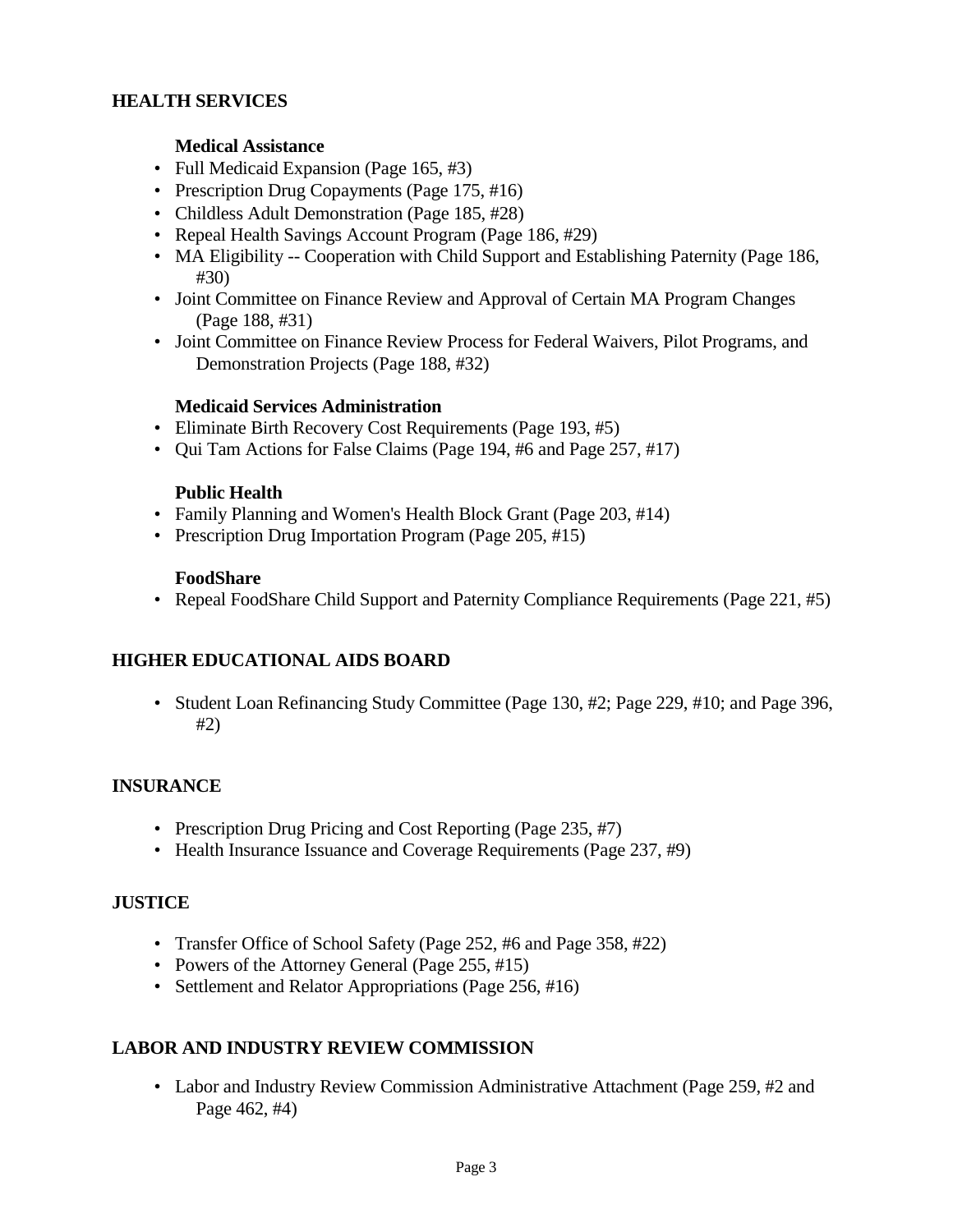# **LEGISLATURE**

- Legislative Intervention (Page 261, #5)
- Advice and Consent of the Senate for Appointments (Page 261, #6)
- Retention of Legal Representation for Legislators, Legislative Staff and the Legislature (Page 261, #7)
- Agency Publications (Page 262, #8)
- Administrative Rules (Page 262, #9)
- Legislative and Congressional Redistricting (Page 263, #10)

# **MARIJUANA-RELATED PROVISIONS**

- Medical Marijuana Oversight and Regulation (Page 38, #2; Page 153, #4; Page 154, #1; Page 225, #5; and Page 267, #1)
- Decriminalization, Expungement, and Dismissal of Certain Marijuana Offenses (Page 280, #2)

# **PUBLIC INSTRUCTION**

## **General School Aids and Revenue Limits**

- Reallocate Property Tax Credit Funding to General School Aids Appropriation (Page 317, #5 and Page 385, #1)
- Revenue Limit Adjustment for Lead Testing and Remediation (Page 321, #14)
- Four-Year-Old Kindergarten Membership (Page 322, #15)
- Limit on Number of School District Referenda (Page 322, #16)

## **Categorical Aids**

• Driver Education Aid (Page 333, #29)

## **Choice, Charter, and Open Enrollment**

- Private School Choice Programs -- Cap Participation at 2020-21 Levels (Page 339, #3)
- Private School Choice Programs -- Teacher Licensure Requirement (Page 340, #4)
- Private School Choice Programs -- Accreditation of Private Schools (Page 341, #5)
- Milwaukee Private School Choice Program -- Eliminate City Choice Levy Aid (Page 342, #6)
- Private School Choice Programs -- Definition of Poverty Level (Page 342, #7)
- Private School Choice and Special Needs Scholarship Programs -- Information Required on Property Tax Bill (Page 342, #8 and Page 390, #6)
- Special Needs Scholarship Program -- Sunset (Page 344, #10)
- Special Needs Scholarship Program -- Teacher Licensure Requirement (Page 344, #11)
- Special Needs Scholarship Program -- Private School Requirements (Page 344, #12)
- Special Needs Scholarship Program -- Delete Cost Reimbursement Provision (Page 346, #13)
- Special Education Scholarship Program -- Additional Tuition Charges (Page 347, #14)
- Special Education Scholarship Program -- Religious Activity Opt-Out (Page 348, #15)
- Prohibition on New Independent Charter Schools (Page 349, #17)
- Opportunity Schools and Partnership Program (Page 351, #20)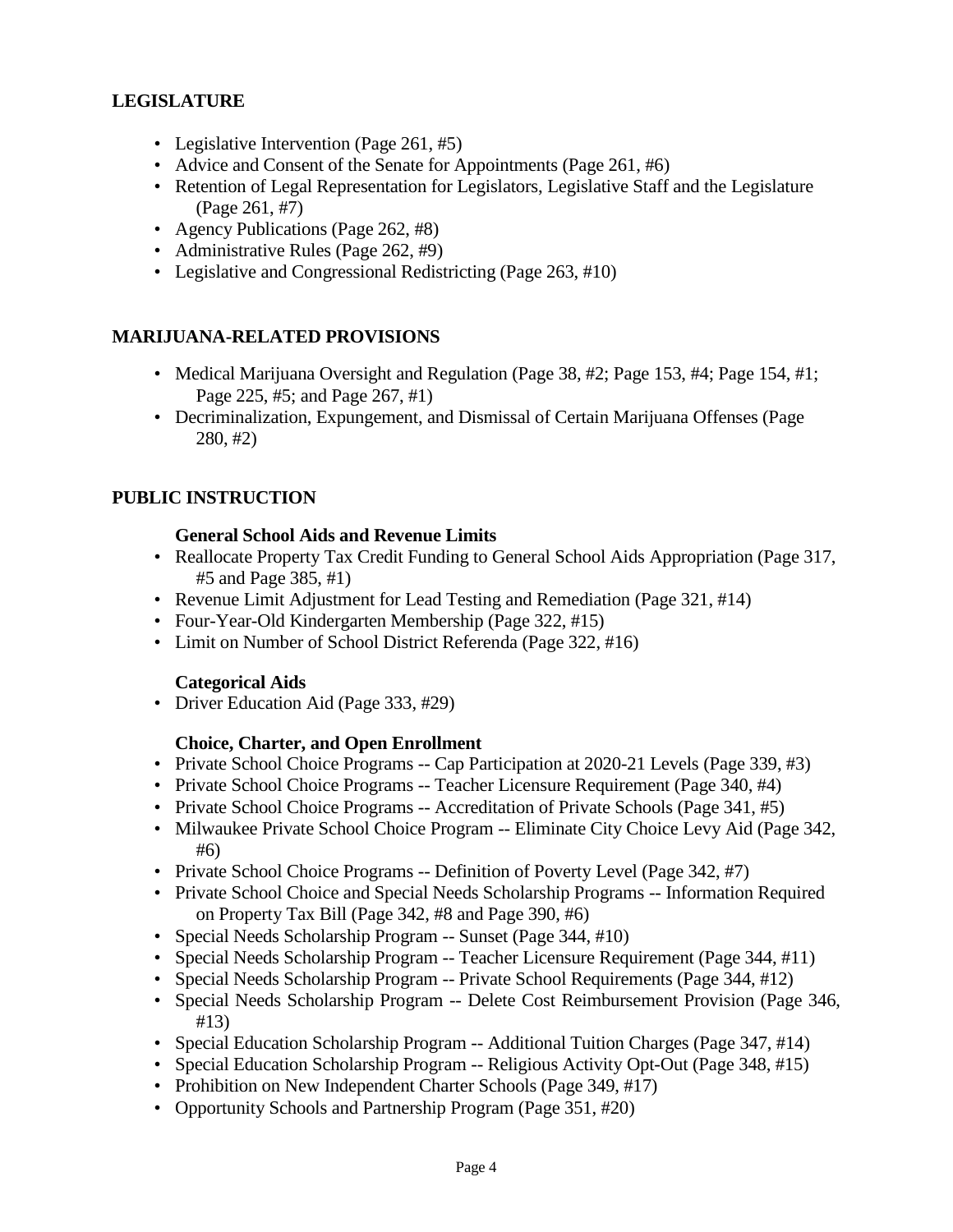# **Administrative and Other Funding**

- Eliminate Teacher Licensure for Alternative Teaching Preparation Program (Page 354, #5)
- Paid Planning Time for Teachers (Page 359, #23)

# **PUBLIC SERVICE COMMISSION**

# **Broadband Provisions**

- Municipal Broadband Facilities in Underserved or Unserved Areas (Page 361, #3)
- State Broadband Access Goal (Page 362, #4)
- Broadband Report (Page 362, #5)

## **Departmentwide and Energy Programs**

- Utility Contribution for Energy Efficiency and Renewable Resource Programs (Page 363, #2)
- State Carbon-Free Electricity Goal (Page 365, #7)

# **REVENUE**

# **Lottery Administration**

• Modify Contract Requirements for Lottery Retailers (Page 372, #4)

# **SAFETY AND PROFESSIONAL SERVICES**

• Regulation and Licensure of Dental Therapists (Page 200, #6; Page 376, #10; and Page 443, #16)

# **SECRETARY OF STATE**

• Additional Resources for the Office (Page 380, #2)

# **SHARED REVENUE AND TAX RELIEF**

## **Property Taxation**

- Levy Limits -- 2% Minimum Increase (Page 386, #1)
- Dark Property and Leased Property Tax Assessments ("Dark Stores") (Page 388, #5)
- Tax Incremental Financing District Value Reporting Error (Page 390, #7)
- Limit on Tax Incremental Financing District Developer Cash Grants (Page 391, #8)
- Tax Incremental Financing District Project Plans -- Alternative Growth Projections (Page 391, #9)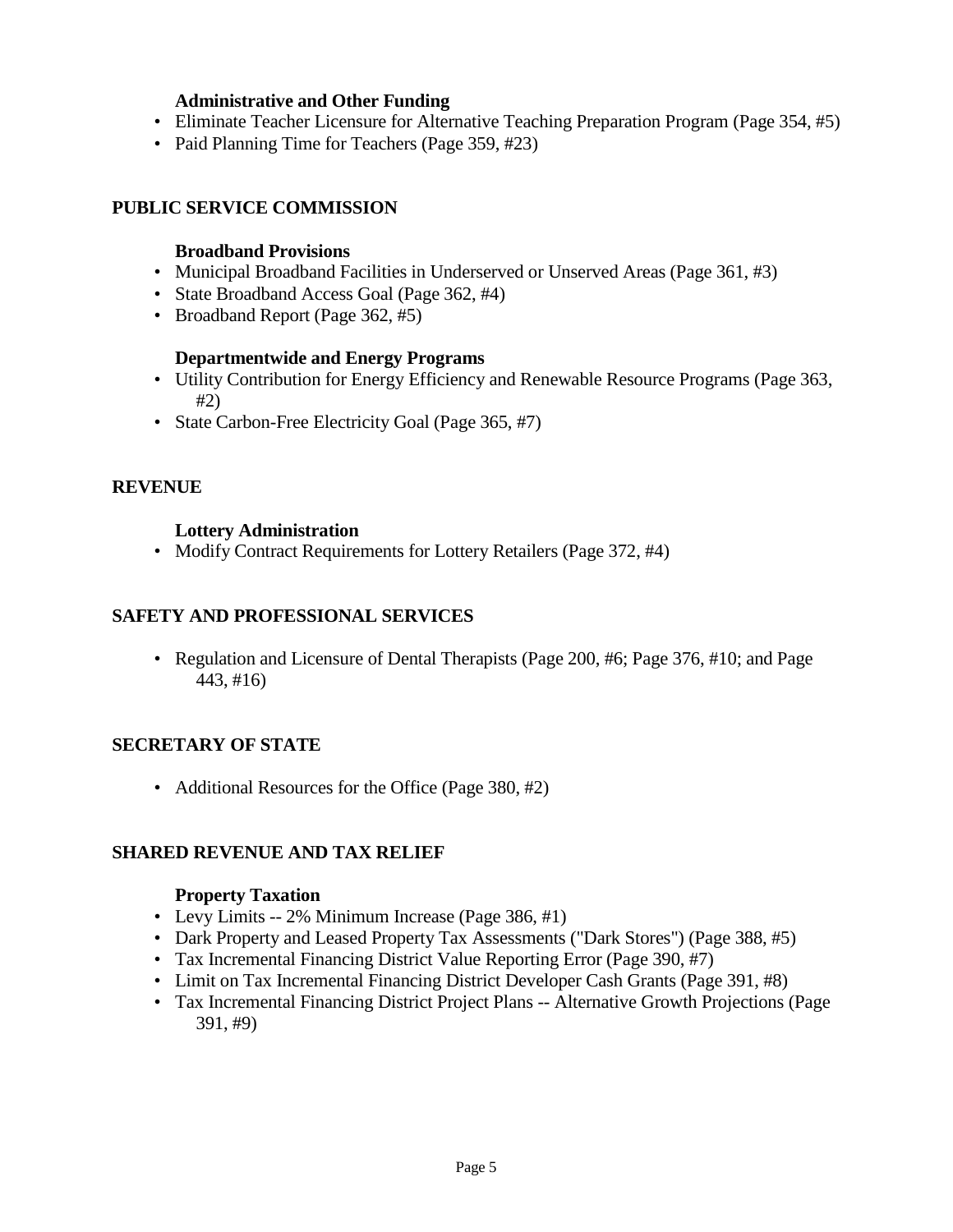# **STATE TREASURER**

• General Program Operations Appropriation Creation and Funding (Page 395, #1)

# **TOURISM**

• Restore Percent for Art (Page 400, #7)

# **TRANSPORTATION**

## **Transportation Finance**

• Eliminate General Fund Transfer to Transportation Fund (Page 404, #3)

## **Local Transportation Assistance**

- Repeal Prohibition of Condemnation Authority for Recreational and Pedestrian Trails (Page 302, #10 and Page 418, #8)
- Repeal 2017 Act 368 Local Transportation Project Provisions (Page 418, #9)

# **State Highway Program**

• Repeal 2017 Act 368 Federal Funding Limitations on State Highway Projects (Page 427, #7)

# **Motor Vehicles**

- Driver Licenses and Identification Cards for Undocumented Aliens [For Purposes Other Than Voting] (Page 429, #2)
- Exemption from Probationary License Requirements -- United States Armed Forces (Page 431, #4)
- Identification Card Receipts for Voting Purposes -- Valid Period (Page 432, #5)

# **UNIVERSITY OF WISCONSIN SYSTEM**

• Nonresident Tuition Exemption for Undocumented Individuals (Page 439, #10 and Page 459, #5)

# **WISCONSIN ECONOMIC DEVELOPMENT CORPORATION**

- Online Electronic Database (Page 452, #7)
- WEDC Reporting on Job Creation and Retention (Page 452, #8)
- WEDC Contracting Requirements and Underwriting Review (Page 454, #14)
- Modifications to WEDC Board of Directors and CEO (Page 454, #15)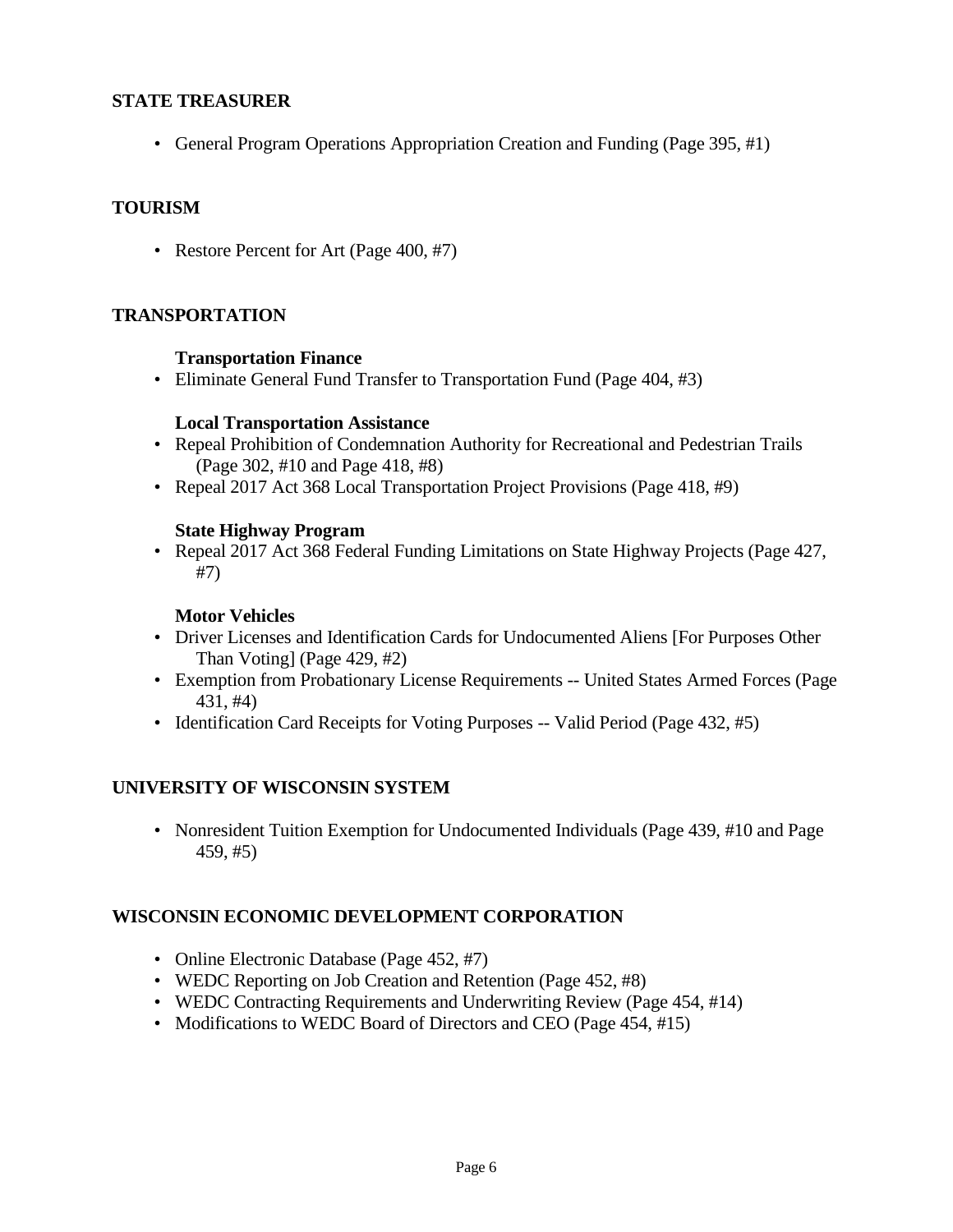# **WISCONSIN TECHNICAL COLLEGE SYSTEM**

• Revenue Limit -- 2% Minimum Increase (Page 457, #3)

# **WORKFORCE DEVELOPMENT**

# **Employment and Training**

- Career and Technical Education Grants and Completion Awards (Page 330, #21 and Page 463, #1)
- Technical Education Equipment Grant Program (Page 331, #22 and Page 464, #3)
- Teacher Development Grants (Page 335, #33; Page 464, #4; and Page 464, #5)
- Eliminate Wisconsin Career Creator Program (Page 465, #8)

# **Unemployment Insurance**

- UI Drug Testing (Page 466, #1)
- UI Weekly Benefit Rate (Page 467, #2)
- UI Waiting Period (Page 467, #3)
- UI Wage Threshold (Page 468, #4)
- UI Suitable Work (Page 468, #5)
- UI Substantial Fault (Page 469, #6)
- UI Work Search Waivers (Page 470, #7)
- UI Voluntary Termination (Page 470, #8)

# **Equal Rights**

- Minimum Wage (Page 471, #1)
- Right to Work (Page 472, #2)
- Prevailing Wage (Page 474, #3)
- Family and Medical Leave (Page 476, #4)
- Local Employment Regulations (Page 478, #5)
- Project Labor Agreements (Page 478, #6)
- Job Applicant Conviction History (Page 479, #7)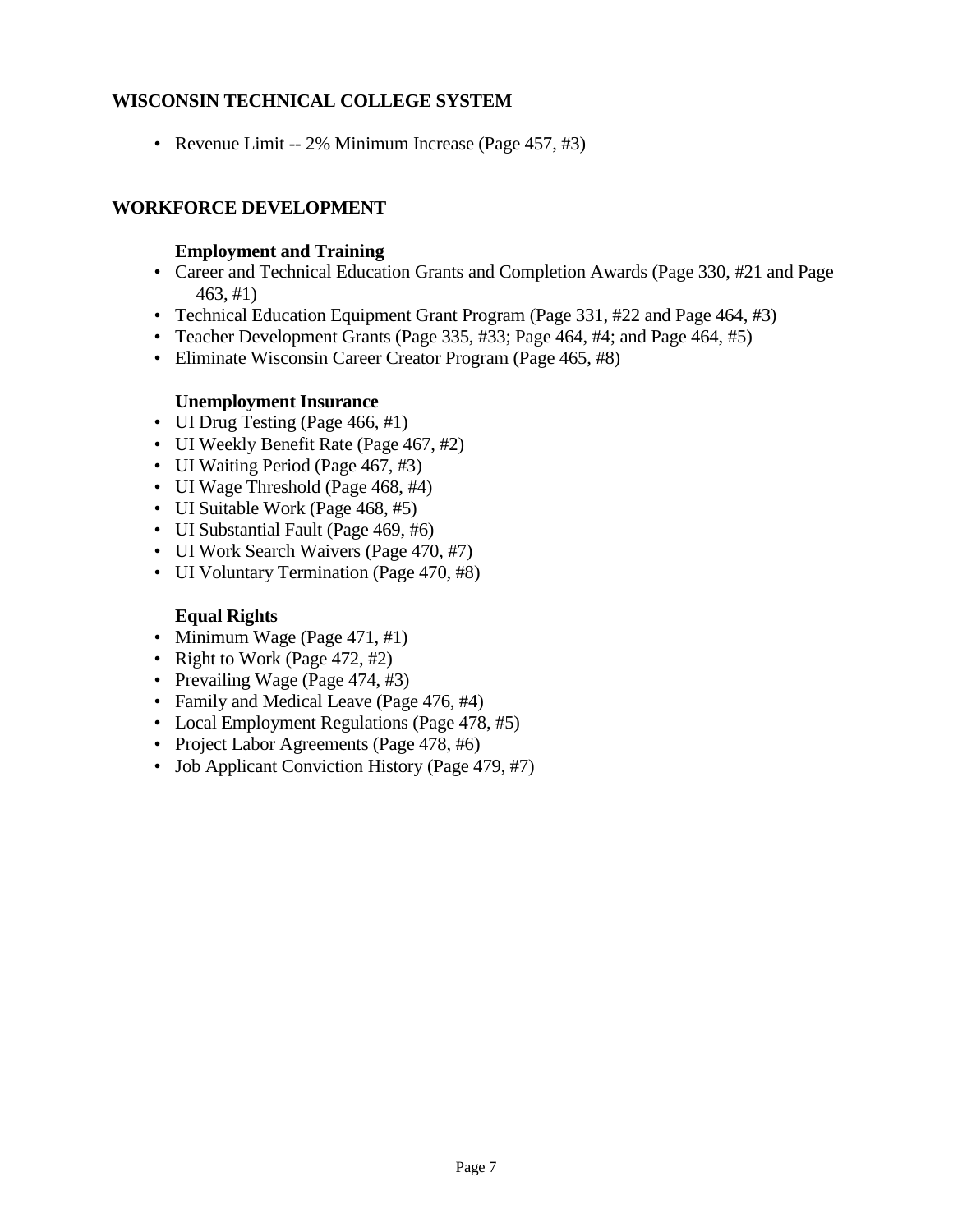

# **Legislative Fiscal Bureau**

One East Main, Suite 301 • Madison, WI 53703 • (608) 266-3847 • Fax: (608) 267-6873 Email: fiscal.bureau@legis.wisconsin.gov • Website[: http://legis.wisconsin.gov/lfb](http://legis.wisconsin.gov/lfb)

May 1, 2019

TO: Members Wisconsin Legislature

FROM: Bob Lang, Director

SUBJECT: Earmark Transparency Report on 2019 Assembly Bill 56/Senate Bill 59

Under section 13.95(1r) of the statutes, as created by 2011 Wisconsin Act 220, the Legislative Fiscal Bureau must prepare an earmark transparency report on each biennial budget bill and on each amendment to that bill. The attachment to this memorandum provides the required earmark transparency report for 2019 Assembly Bill 56/Senate Bill 59, the Governor's 2019-21 biennial budget.

For purposes of this report, the statutes define an earmark as a provision that does either of the following: (1) authorizes or requires the payment of state moneys to a specific beneficiary or beneficiaries in a manner not determined by laws of general applicability for the selection of the beneficiary or beneficiaries; or (2) creates or modifies a tax deduction, credit, exclusion, or exemption that applies to a specific beneficiary or beneficiaries in a manner not determined by laws of general applicability for the selection of the beneficiary or beneficiaries. The earmark transparency report must include the following elements: (1) a list of all earmarks; (2) the cost of each earmark; (3) the beneficiary of each earmark, if the Bureau can make this determination, and the Assembly and Senate district in which the beneficiary resides (for individuals) or is located (for entities); and (4) for a report on a budget amendment, the name of the legislator who proposed the earmark.

Under section 13.102 of the statutes, the Joint Committee on Finance may not vote to recommend passage of the biennial budget bill or an amendment to the bill until the required report, on either the bill or amendment, has been distributed by the Bureau to each member of the Legislature and is made available on the Legislature's website. During the Committee's budget deliberations, a motion to delete an earmark identified in this report shall prevail on either a majority or tie vote.

Section 13.39 of the statutes specifies that neither house of the Legislature may pass the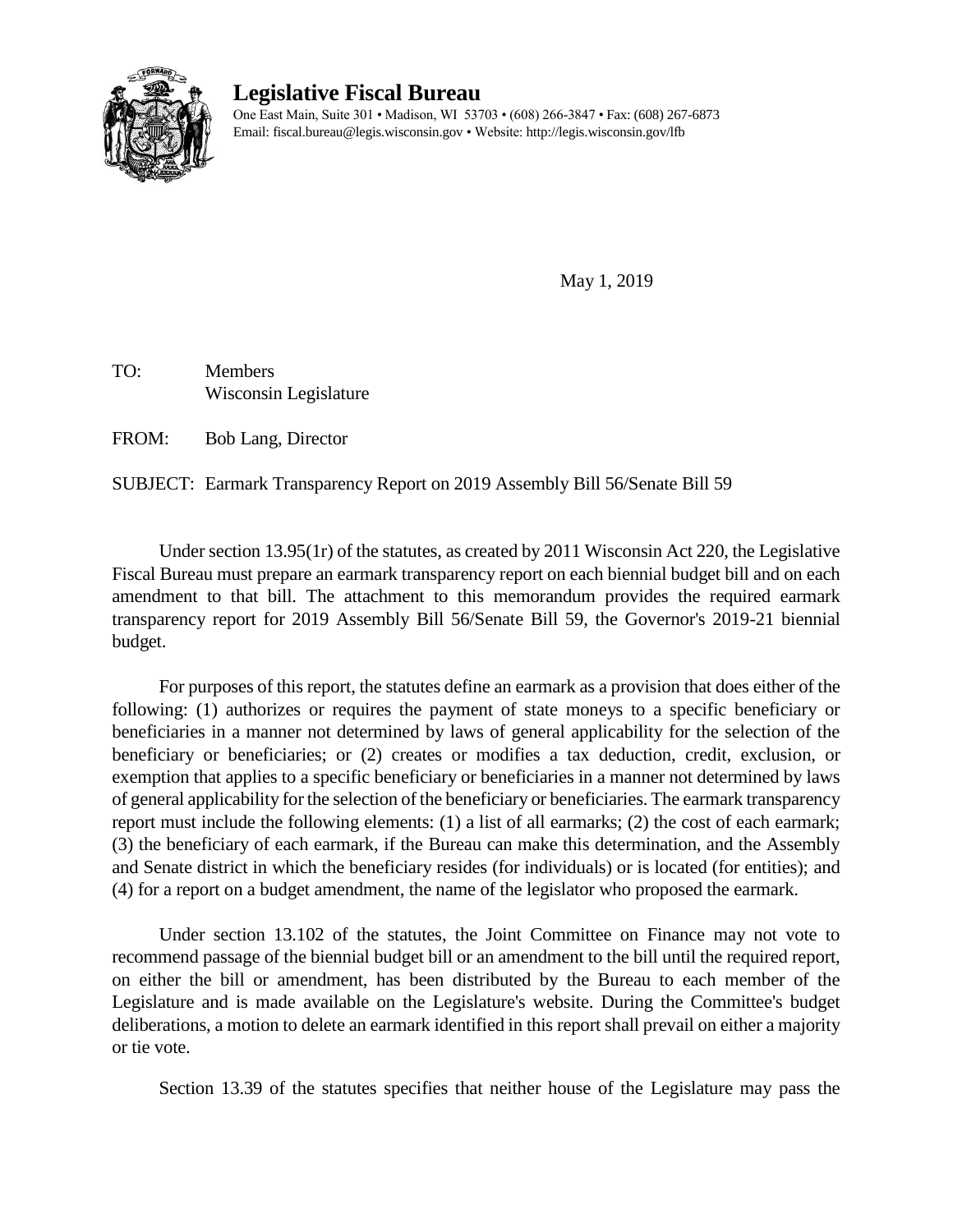biennial budget bill until the Bureau has distributed a copy of an earmark transparency report on the bill, as amended, to each member of the Legislature and has made the report available on the Legislature's website. If a conference committee is convened on the biennial budget bill, the conference report may not add any earmarks to the budget, but may reduce the cost of any existing earmarks.

The attached list includes items contained within AB 56/SB 59 which, in our review, reflect the language of 2011 Act 220. The items that are listed identify a specific, named, non-state beneficiary of the earmark. The list does not include projects or programs that would be funded for a state government purpose, such as University of Wisconsin campus facilities or state highway projects.

Included for each item are the page and item number showing where the provisions are described in the Legislative Fiscal Bureau's summary of the Governor's budget. For each item, the cost (appropriation or authorization) of the provision, beneficiary of the provision (if determinable), and Senate and Assembly districts of the beneficiary (if determinable) are shown if the specific location of the program or project is identified.

BL/sas Attachment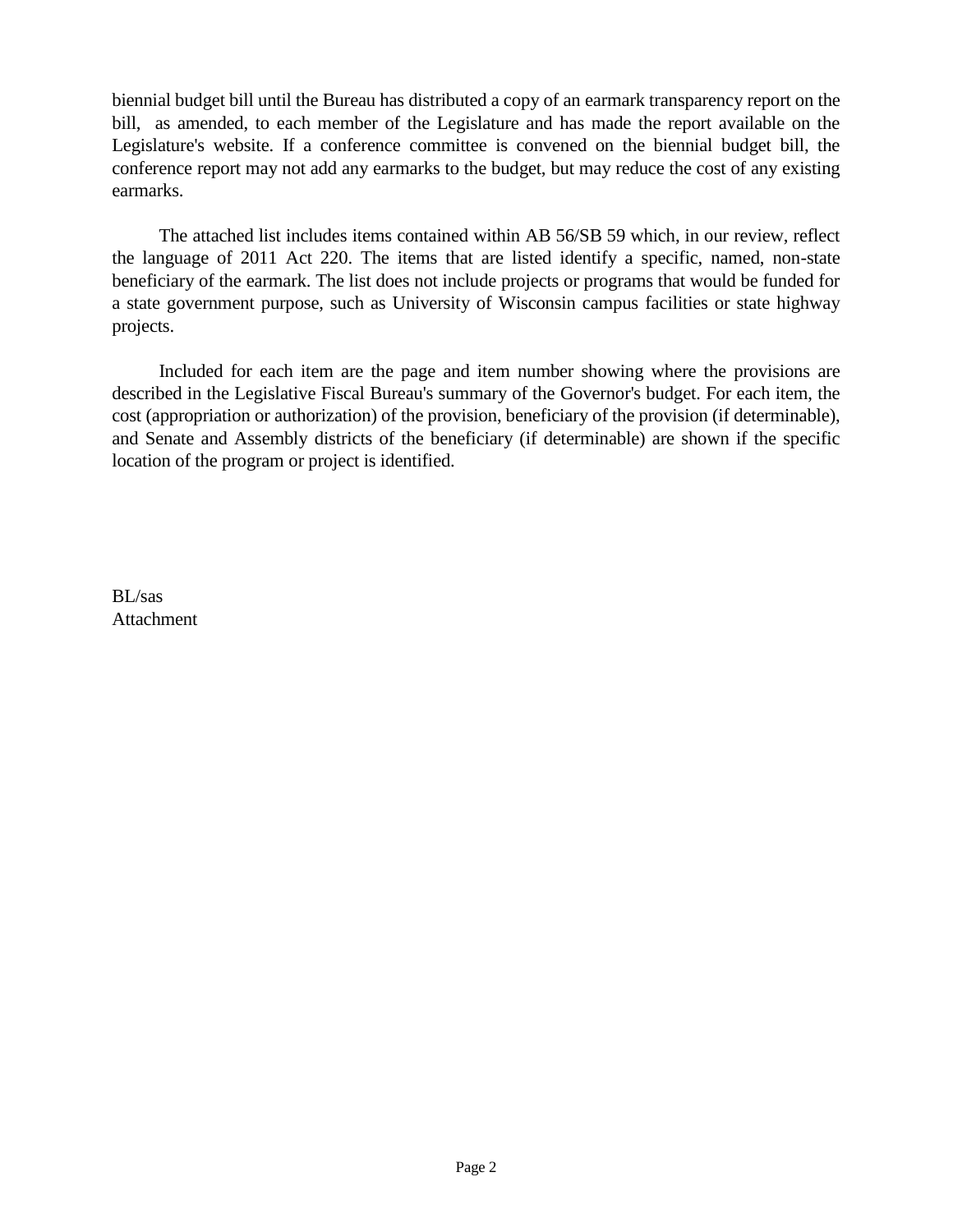# **Earmark Transparency Report**

# **2019 AB 56/SB 59**

## **Administration (Tribal Youth Wellness Center) (Page 37, #2)**

2019-21 Appropriation: \$640,000 PR Beneficiary: Stockbridge-Munsee Band of Mohicans Senate District: 29 Assembly District: 85

#### **Children and Families (Wisconsin Community Services -- "We Got This") (Page 76, #25)**

2019-21 Appropriation: \$50,000 FED Beneficiary: We Got This Senate District: 4 Assembly District: 10

#### **Health Services (Hospitals -- Pediatric Inpatient Supplement) (Page 170, #7)**

2019-21 Appropriation: \$20,000,000 (\$3,964,000 GPR and \$16,036,000 FED) Beneficiary: Children's Hospital of Wisconsin Senate District: 5 Assembly District: 13

#### **Health Services (Dementia Initiatives) (Page 198, #4)**

2019-21 Appropriation: \$139,800 GPR Beneficiary: Wisconsin Alzheimer's Institute Senate District: 26 Assembly District: 77

#### **Justice (Nonviolent Offender Treatment Diversion Pilot Program Expansion) (Page 252, #5)**

2019-21 Appropriation: \$500,000 GPR Beneficiary: City of Milwaukee Senate Districts: 3, 4, 5, 6, 7, 8, and 28 Assembly Districts: 7, 8, 9, 10, 11, 12, 13, 14, 16, 17, 18, 19, 20, 22, and 84

#### **Military Affairs (State Disaster Assistance Program Funds for Door County) (Page 286, #3)**

2019-21 Appropriation: \$2,000,000 SEG Beneficiary: Washington Island Electric Cooperative Senate District: 1 Assembly District: 1

#### **Public Instruction (Milwaukee Mathematics Partnership) (Page 327, #13)**

2019-21 Appropriation: \$10,000,000 GPR Beneficiary: Milwaukee Public Schools Senate Districts: 3, 4, 5, 6, 7, 8, 28 Assembly Districts: 7, 8, 9, 10, 11, 12, 13, 16, 17, 18, 19, 20, 22, and 84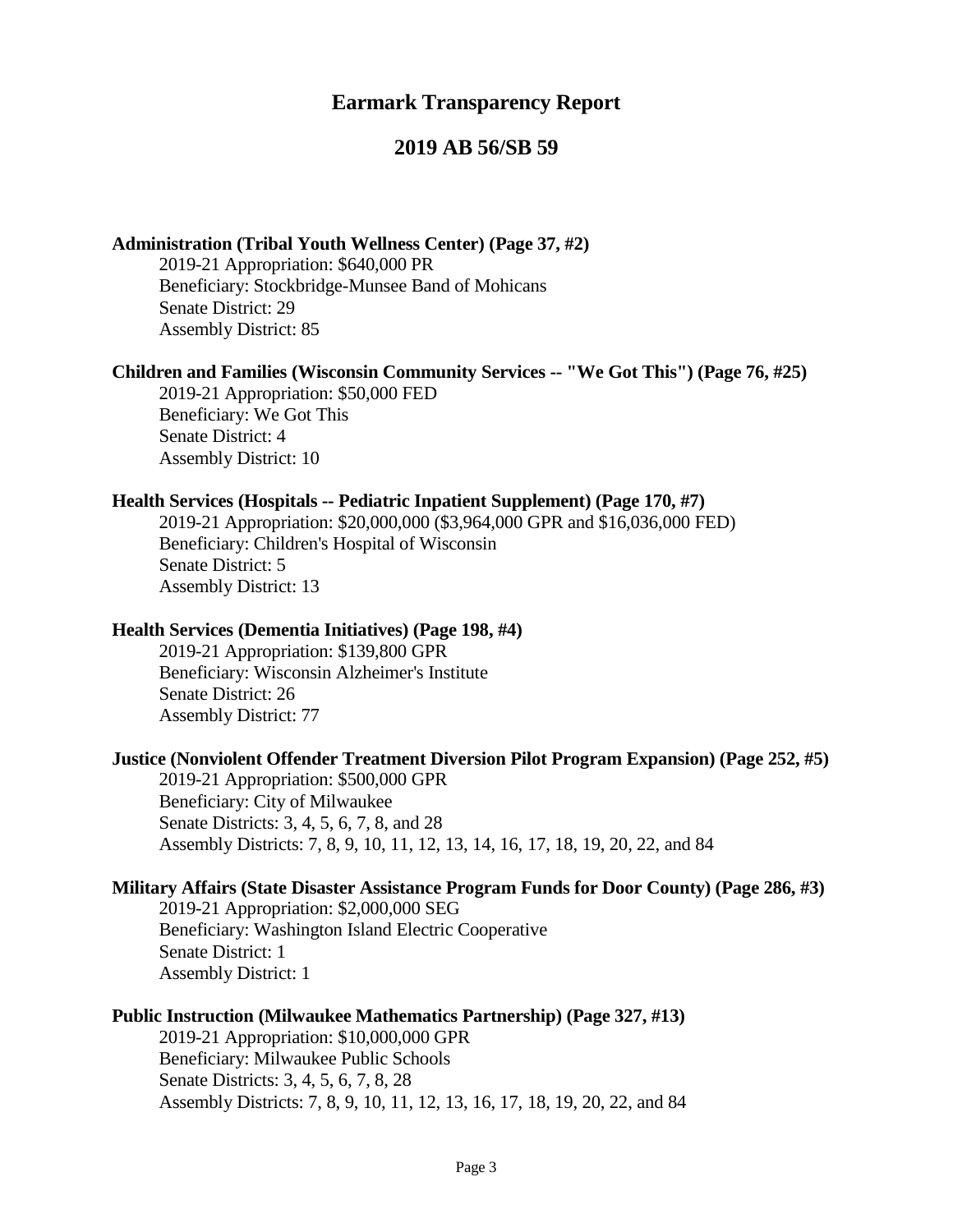#### **Public Instruction (Mental Health and School Climate Training Programs) (Page 353, #2)**

2019-21 Appropriation: \$6,000,000 GPR (amount to organization not specified) Beneficiary: Wisconsin Safe and Healthy Schools Training and Technical Assistance Center Senate District: 32 Assembly District: 94

#### **Public Instruction (Mental Health and School Climate Training Programs) (Page 353, #2)**

2019-21 Appropriation: \$6,000,000 GPR (amount to organization not specified) Beneficiary: Wisconsin Family Ties Senate District: 26

Assembly District: 76

#### **Public Instruction (Mental Health and School Climate Training Programs) (Page 353, #2)**

2019-21 Appropriation: \$6,000,000 GPR (amount to organization not specified) Beneficiary: Center for Suicide Awareness, Inc. Senate District: 2 Assembly District: 5

#### **Public Instruction (Wisconsin Reading Corps) (Page 356, #13)**

2019-21 Appropriation: \$1,400,000 GPR Beneficiary: Wisconsin Reading Corps Senate Districts: 3, 4, 5, 6, 7, 8, 28 Assembly Districts: 7, 8, 9, 10, 11, 12, 13, 16, 17, 18, 19, 20, 22, and 84

#### **Public Instruction (Very Special Arts) (Page 356, #14)**

2019-21 Appropriation: \$50,000 GPR (\$25,000 annual increase to \$75,000 base level funding) Beneficiary: Very Special Arts Wisconsin Senate District: 26 Assembly District: 76

# **Public Instruction (Special Olympics) (Page 356, #15)**

2019-21 Appropriation: \$50,000 GPR (\$25,000 annual increase to \$75,000 base level funding) Beneficiary: Special Olympics Senate District: 16 Assembly District: 48

#### **Public Instruction (Grants for Bullying Prevention) (Page 356, #16)**

2019-21 Appropriation: \$300,000 GPR Beneficiary: Children's Hospital of Wisconsin Senate District: 5 Assembly District: 13